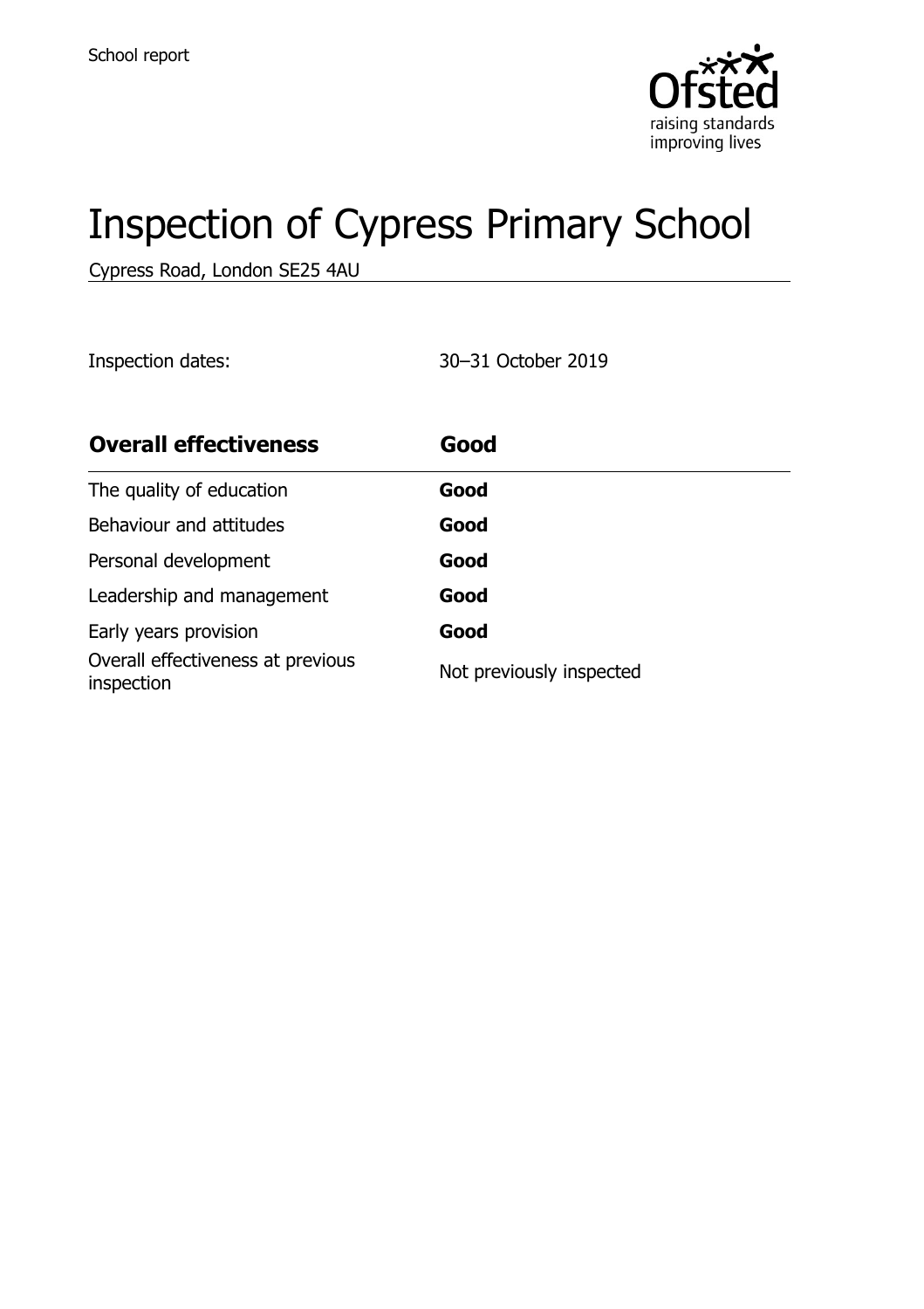

#### **What is it like to attend this school?**

At Cypress, all pupils receive good education, care and attention. They know that staff go out of their way to help them succeed. Right from the word 'go' in the early years, children make a solid start. This paves the way for the rest of their time at school. Pupils at Cypress soon come to know that the ability to read well is the key to success. Reading is at the front and centre of the school's work.

All pupils learn well and take part in a wide range of activities. This includes learning to play the violin, drama productions, and learning a foreign language. Disadvantaged pupils and those with special educational needs and/or disabilities (SEND) are fully included. These opportunities build their belief in themselves and prepare them well for the next stage of their education.

However, in some subjects, staff do not plan well enough to make sure that pupils understand the links between different topics. This restricts pupils' deeper understanding.

Pupils behave well throughout the school and in different situations. Pupils know about different types of bullying and how to keep themselves safe online. They said that, on the rare occasions when bullying occurs, it is dealt with well. This reflects the 'Pegasus values' of care and compassion.

#### **What does the school do well and what does it need to do better?**

Children who join the provision at the age of two make a flying start. Staff provide rich and engaging resources to stimulate children's curiosity. This continues into the Nursery provision, by which time most children have learned good routines and how to work together. The outdoor area in Nursery is stimulating and Reception are continuing to develop their outdoor area. Nonetheless, the sharp focus on phonics, early reading skills and mathematical understanding continues. As a result, most children achieve a good level of development and are well prepared for Year 1.

Leaders have done a great deal of work to improve what is taught and how it is taught. All teachers are part of at least one subject team that works across the trust. The teams are led by staff who have strong knowledge about the subject and how it can be taught effectively. This expertise is shared with teachers. Staff at Cypress benefit from such focused professional development. As a result, they teach and assess pupils' learning more effectively.

Pupils are given good opportunities to think more deeply about themselves and the world round them. Teachers are skilful at showing pupils how to do this. For example, pupils were asked to explore the meaning of the phrase 'to fight a losing battle'. This encouraged pupils to think about the deeper meaning of what they were reading. In this way, the curriculum supports good behaviour and positive attitudes to learning. Many pupils are getting better at using what they already know to solve new problems. It is not surprising that standards in reading, writing and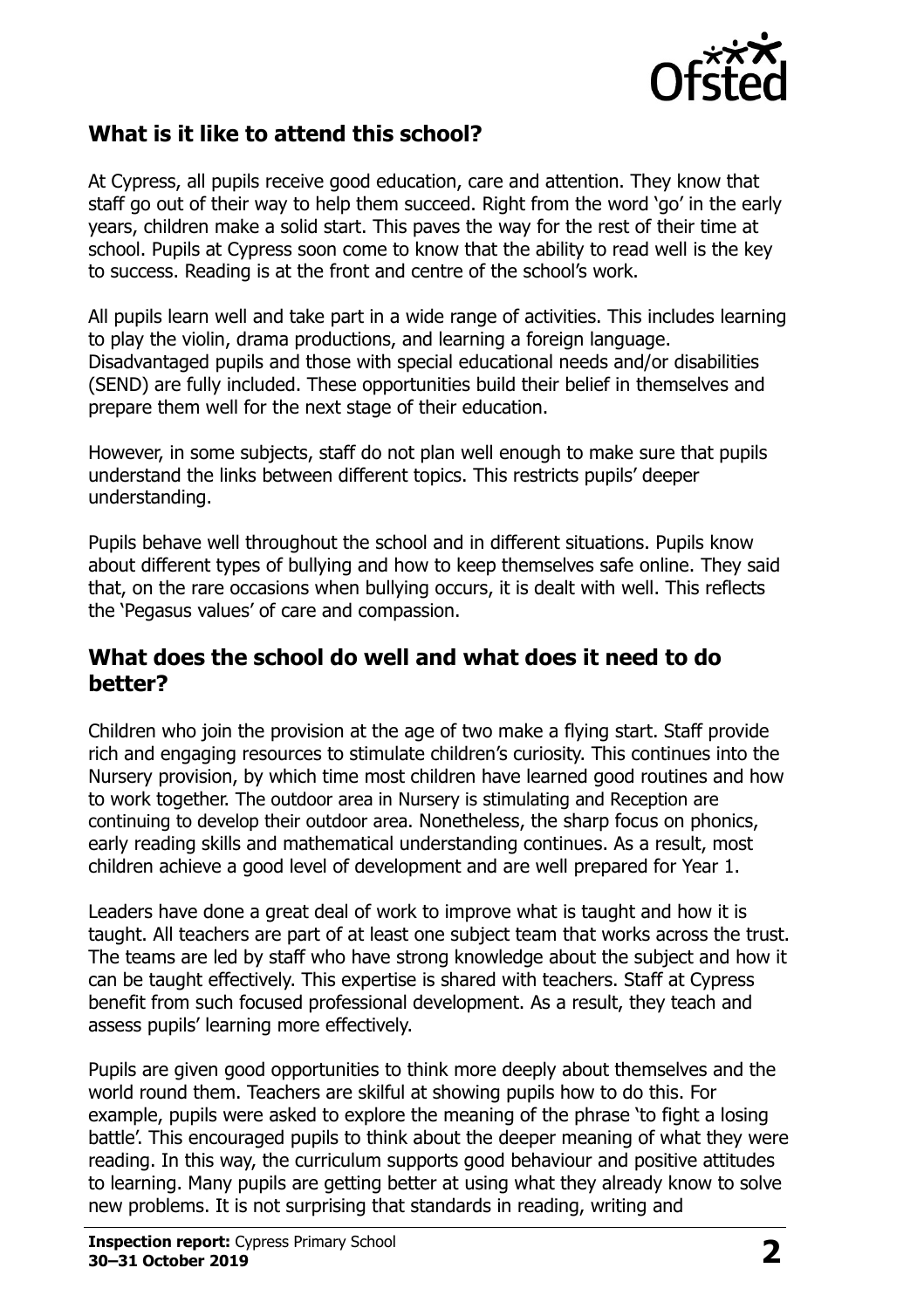

mathematics have improved by the end of Reception and Years 1, 2 and 6.

Pupils read a lot, fiction and non-fiction, and enjoy talking about what they have read. Teachers take time to explain new words and ideas so that when pupils come across them in their reading, they understand the full meaning. The school has many fluent readers in both key stages 1 and 2.

What pupils are required to learn in mathematics is organised well by staff. The links between the different topics are clear and used skilfully by pupils to solve mathematical problems. As a result, pupils achieve well in mathematics in both key stages. However, this is not the case in some foundation subjects. Although the topics are relevant and enjoyable, less detail has been given to linking what pupils learn in different year groups. This limits the progress pupils make through the curriculum in these subjects.

Leaders have already started looking in greater depth at the topics that are taught in different subjects and how these topics are organised. This has happened in geography and is now extended to all other subjects.

The trust assesses and addresses the needs of staff carefully. Members of the academy council and the directors have their fingers on the pulse of what is happening in the school. Morale in the school is high. Staff appreciate the actions that the trust has taken to manage workload better and improve their well-being. The partnership with parents and carers is strong and they are highly supportive of the school.

## **Safeguarding**

The arrangements for safeguarding are effective.

Leaders know their pupils and their families well. The strong positive relationships that they have built with pupils' families help them to provide early support. They ensure that referrals to other agencies are made promptly. Staff know what to do if they have a concern and they report any concerns quickly to leaders. Leaders are relentless in pursuing help for the most vulnerable pupils when it is needed.

## **What does the school need to do to improve?**

## **(Information for the school and appropriate authority)**

■ Leaders continue to review what staff teach in different subjects and how the topics are organised. This includes the links between topics as pupils move through the years. This is done very well in English and mathematics, providing a strong foundation for all pupils. However, it is done less well in the foundation subjects. Leaders should ensure that relevant staff are given further support to improve their skills in planning a curriculum that has strong links between topics taught in different year groups. This will further improve pupils' understanding in these subjects. Although teachers receive good professional development, leaders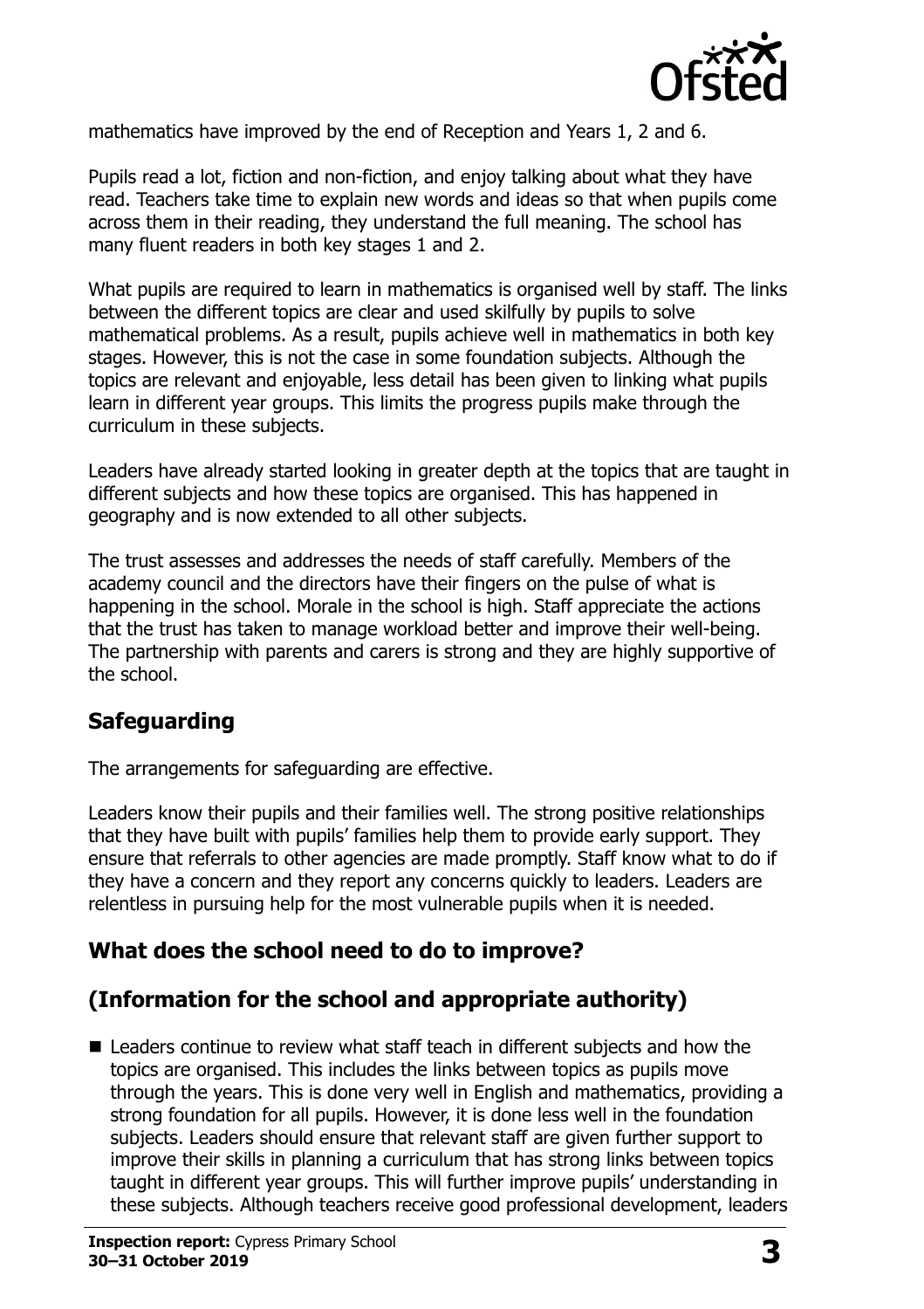

have not extended this enough to improve connections between the topics taught in different year groups.

#### **How can I feed back my views?**

You can use [Ofsted Parent View](http://parentview.ofsted.gov.uk/) to give Ofsted your opinion on your child's school, or to find out what other parents and carers think. We use Ofsted Parent View information when deciding which schools to inspect, when to inspect them and as part of their inspection.

The Department for Education has further quidance on how to complain about a school.

If you're not happy with the inspection or the report, you can [complain to Ofsted.](http://www.gov.uk/complain-ofsted-report)

## **Further information**

You can search for [published performance information](http://www.compare-school-performance.service.gov.uk/) about the school.

In the report, '[disadvantaged pupils](http://www.gov.uk/guidance/pupil-premium-information-for-schools-and-alternative-provision-settings)' refers to those pupils who attract government pupil premium funding: pupils claiming free school meals at any point in the last six years and pupils in care or who left care through adoption or another formal route.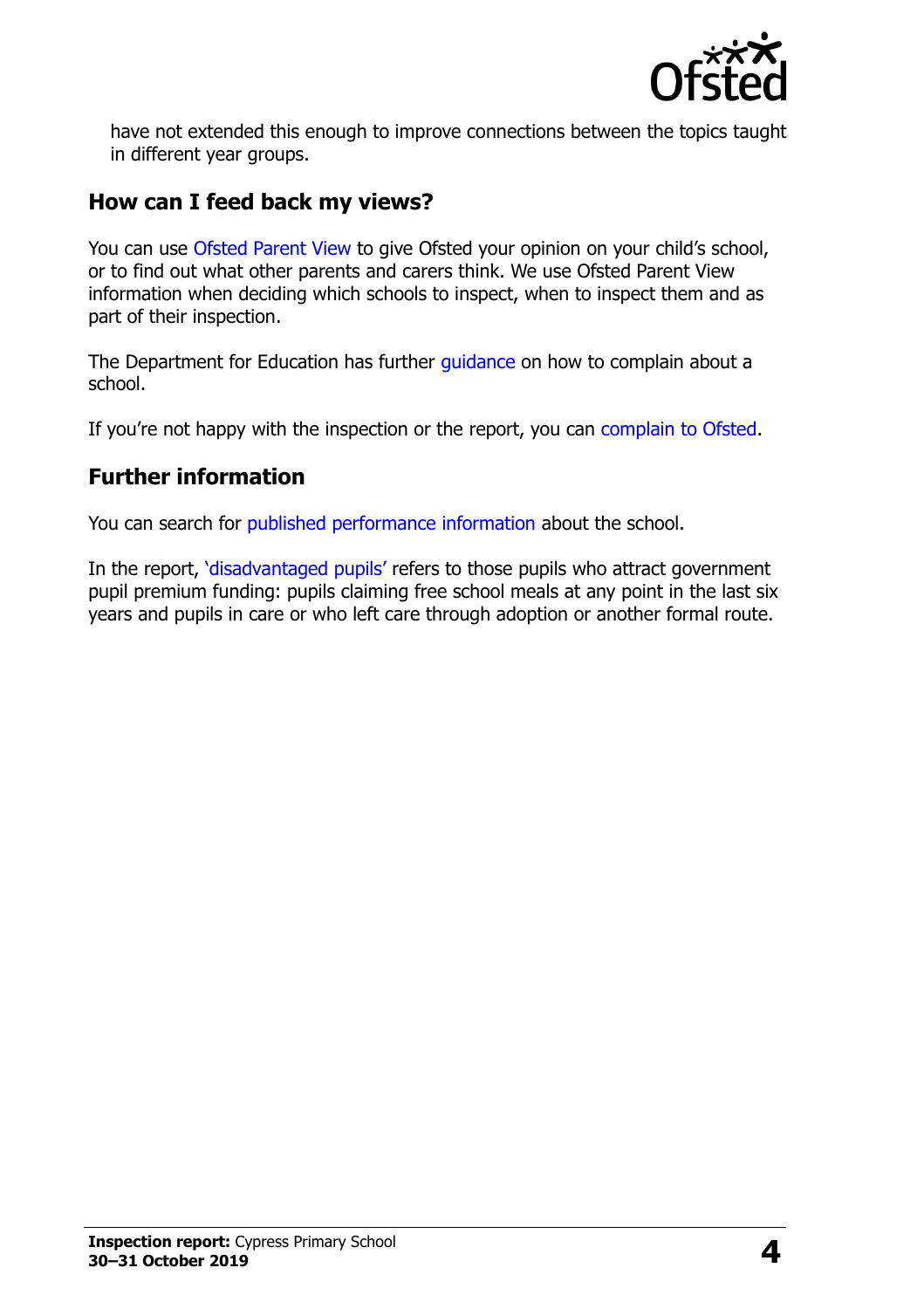

### **School details**

| Unique reference number             | 144626                                                 |
|-------------------------------------|--------------------------------------------------------|
| <b>Local authority</b>              | Croydon                                                |
| <b>Inspection number</b>            | 10128269                                               |
| <b>Type of school</b>               | Primary                                                |
| <b>School category</b>              | Academy sponsor-led                                    |
| Age range of pupils                 | 2 to 11                                                |
| <b>Gender of pupils</b>             | Mixed                                                  |
| Number of pupils on the school roll | 636                                                    |
| <b>Appropriate authority</b>        | Board of trustees                                      |
| <b>Chair of trust</b>               | Kevin Smith                                            |
| <b>Headteachers</b>                 | Jo Sorensen and Georgia Buchan                         |
| Website                             | www.pegasusacademytrust.org/cypress-<br>primary-school |
| Date of previous inspection         | Not previously inspected                               |

## **Information about this school**

- The school is larger than the average-sized primary school and has three forms of entry.
- The school is on a split site but on the same road. Two separate heads of school lead the lower and upper sites. The lower school is made up of the early years, including the two-year-old provision, and Years 1 and 2. The upper school is made up of Years 3 to 6.
- The school became part of the Pegasus Academy Trust in September 2017. The trust is made up of five primary schools and employs two executive headteachers who share the post.
- The work of the school is overseen by a board of directors who work across the trust. A local governing body, or members of the academy council (MAC), hold the school's leaders to account for the quality of education provided.

## **Information about this inspection**

We carried out this inspection under section 5 of the Education Act 2005.

■ We met with the heads of the lower and upper schools, and with the joint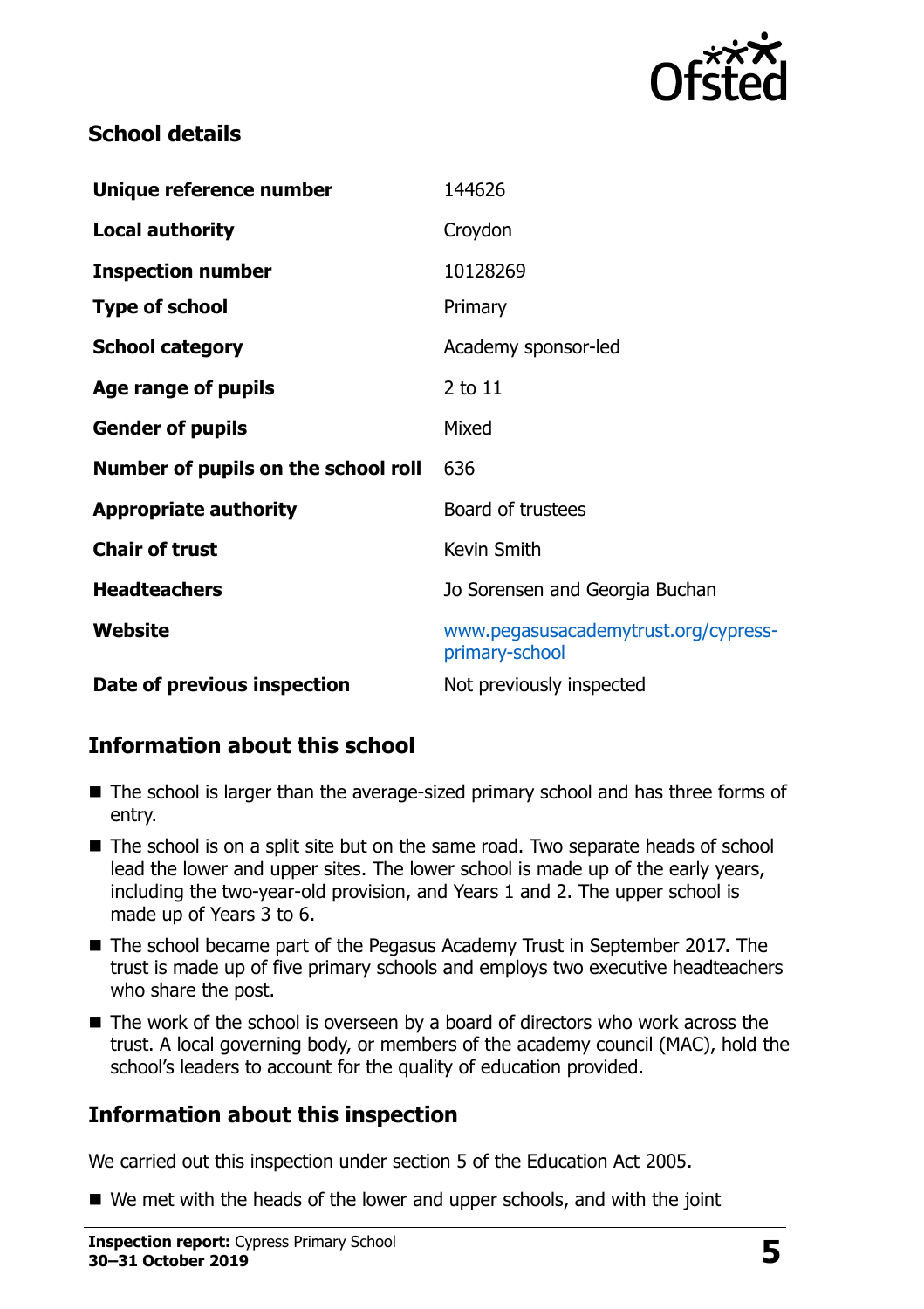

executive headteachers of the Pegasus Academy Trust. We also met with senior leaders and with three groups of teachers who teach a range of subjects.

- We held discussions with four members of the academy council and with the vice chair of the board of trustees. A meeting was also held with the school's link adviser commissioned by the local authority.
- We held discussions with the designated leader for safeguarding, looked at records and scrutinised the school's safeguarding practice.
- We observed pupils' behaviour throughout the school day and spoke to staff about pupils' wider development. We also held discussions with three groups of pupils about their views of the quality of education the school provides.
- We considered reading, mathematics, humanities (geography and history) and science in depth as part of this inspection. This entailed discussions with senior leaders, subject leaders, teachers and pupils. We also carried out lesson visits across all sections of the school, sometimes jointly with leaders. We scrutinised pupils' work to gain a view about how much they were knowing and remembering in the subjects chosen for inspection.

#### **Inspection team**

| Nasim Butt, lead inspector | Her Majesty's Inspector |
|----------------------------|-------------------------|
| Paula Farrow               | Ofsted Inspector        |
| Clementina Aina            | Ofsted Inspector        |
| Carolyn Dickinson          | Her Majesty's Inspector |